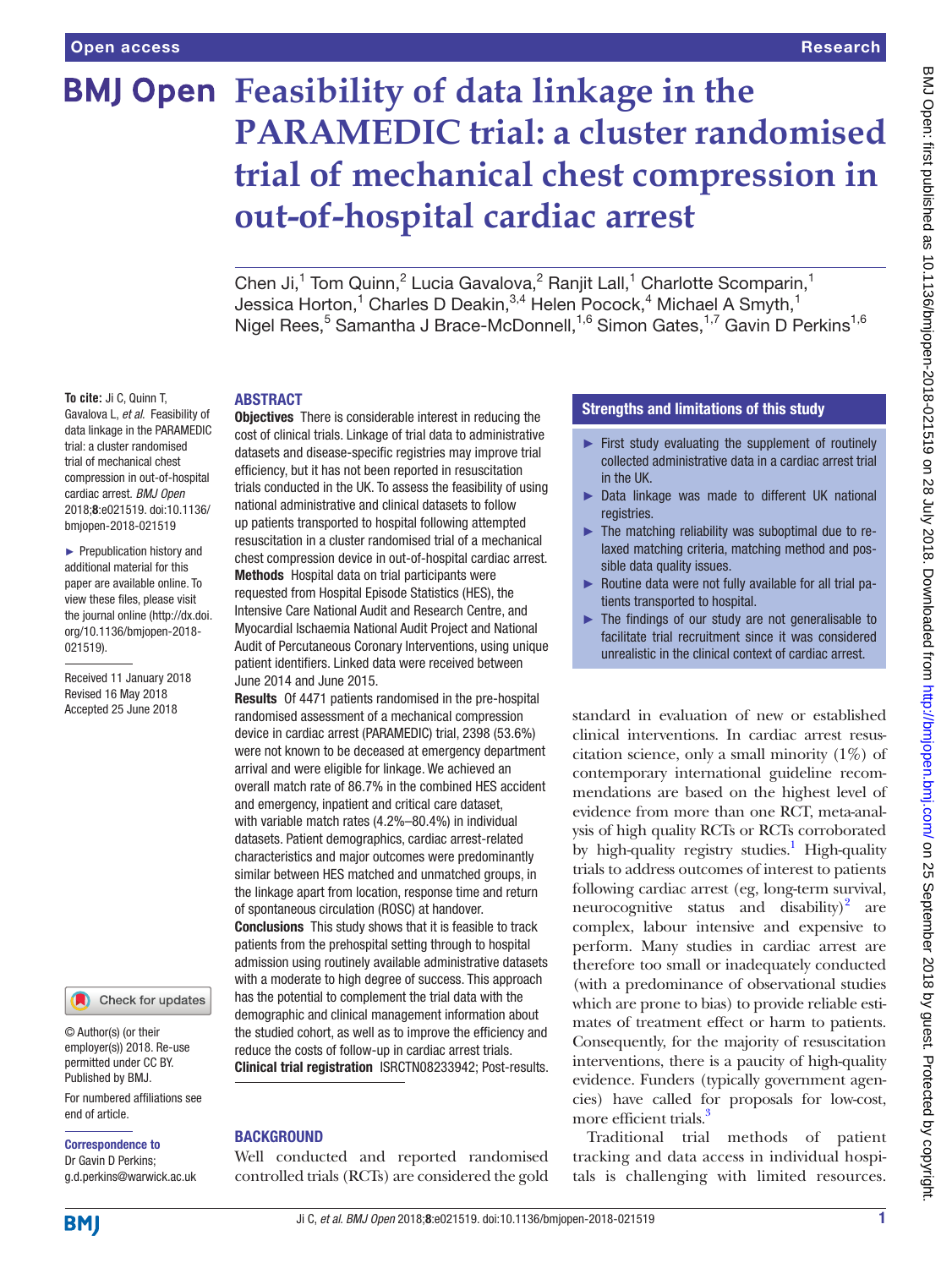Cardiovascular medicine has attempted to improve the efficiency of the trial design by pioneering the concept of registry-based randomised trials, using clinical quality registries and administrative datasets. In the Thrombus Aspiration during ST-Segment Elevation Myocardial Infarction (TASTE) trial, undertaken in Sweden, both patient enrolment and follow-up were conducted using the Swedish Web System for Enhancement and Development of Evidence-based Care in Heart Disease Eval-uated According to Recommended Therapies registry.<sup>[4](#page-6-3)</sup> On publication, this registry-based trial was hailed as the '*next disruptive technology'* in clinical research and as a new clinical trial paradigm.<sup>56</sup> Subsequent registry-based trials have been reported in a comparison of radial versus femoral access in women undergoing percutaneous coronary intervention in the  $USA<sup>7</sup>$  $USA<sup>7</sup>$  $USA<sup>7</sup>$  and of supplemental oxygen versus ambient air in patients with suspected acute myocardial infarction in Sweden.<sup>8</sup>

To our knowledge, however, there are no reports of registry-based randomised trials in resuscitation science. However, should accessing registry data to ascertain outcomes in a prehospital cardiac arrest trial (eg, length of stay/patient pathways/survival status) to be feasible, this could be one way of significantly improving efficiency and reducing costs of conducting high-quality randomised trials in resuscitation.

In the PARAMEDIC trial, the in-hospital data collection process was complex, expensive and labour intensive, with research paramedics visiting multiple hospitals across large geographical areas to extract data from hospital records. Patients transported to hospital following resuscitation from cardiac arrest follow multiple clinical pathways depending on their clinical status and treatments. As hospital data are routinely collected and managed by national registries, using these registries could save resources and time in the in-hospital data collection and potentially reduce the burden on patients and relatives in the sensitive period following cardiac arrest.

This paper reports our assessment of the feasibility of linking data collected for the purposes of patient follow-up in a pragmatic, cluster RCT of a mechanical chest compression device undertaken in the UK prehospital setting, with large national administrative and specialist registries.

#### **METHODS**

The PARAMEDIC trial examined the effectiveness of LUCAS-2, a mechanical chest compression device, in 4471 patients with out-of-hospital cardiac arrest (OHCA). The study was a cluster randomised trial whereby emergency medical service (EMS) vehicles were randomised to carry the LUCAS-2 device (intervention) or not (control). Full details of the trial protocol have been published previously.<sup>9</sup> In summary, adults with OHCA where resuscitation was attempted by EMS personnel and attended by a trial vehicle were included. Patients with traumatic cardiac arrest or suspected to be pregnant were excluded. Trial recruitment ran from 15 April 2010 to 10 June 2013.

We have previously reported primary outcome (30-day survival), $^{10}$  secondary outcomes, $^{11}$  an economic analysis $^{12}$  $^{12}$  $^{12}$ and characteristics of patients who were not resuscitated.<sup>[13](#page-6-11)</sup>

#### Data sources

The PARAMEDIC trial used four sources of data that were linked to the trial dataset: UK National Health Service (NHS) Hospital Episodes Statistics (HES), Myocardial Ischaemia National Audit Project (MINAP),<sup>[14](#page-6-12)</sup> National Audit of Percutaneous Coronary Interventions (NAPCI)<sup>[15](#page-6-13)</sup> and Case Mix Programme  $(CMP)^{16}$  $(CMP)^{16}$  $(CMP)^{16}$  to obtain data on hospital stay and treatment or procedures that trial patients received in hospital.

We used the MINAP, NAPCI and CMP data for the health economic analysis $12$  and long-term postadmission outcomes $^{11}$  and to validate the hospital length of stay or stay in the intensive care (secondary outcomes for the efficacy part of the trial) and also to gain insight into the specifics of the treatment or procedures that trial patients received during their hospital stay. Characteristics of the registries are summarised in [table](#page-2-0) 1.

## Patient population

Patients (denominator) for this linkage study were patients from the PARAMEDIC trial who were transported to hospital by EMS and not known to be deceased (ie, documented as alive or unknown status) on arrival at the emergency department (ED).

Since NHS Digital (NHSD), responsible for HES, only provides annual data up to 1st April each year, no data on trial patients recruited on or after 1 April 2013 had any HES data returned for this data request. We therefore limited our analysis of the linked registry data to patients recruited to the PARAMEDIC trial between April 2010 and March 2013.

#### Study approvals

The PARAMEDIC trial was sponsored by the University of Warwick, UK. The study was conducted in accordance with the principles of Good Clinical Practice and the Mental Capacity Act (2005). Specific approval for access to personal data without consent and the data linkage reported in this paper was obtained from the Confidentiality Advisory Group, part of the Health Research Authority (reference: ECC 2–02 (c)/2011). At the time of the study, this activity was undertaken by the National Information Governance Board for Health and Social Care Ethics and Confidentiality Committee.

#### Patient and public involvement

Patient and public representatives were invited to the Trial Steering Committee meetings during the development and conduct of the main trial. They agreed with the data collection via linkage to reduce the burden on patients and relatives. They were regularly informed of this study and other trial outputs. The results of this study will be disseminated in different ways, including presentation on the publicly accessible trial webpage.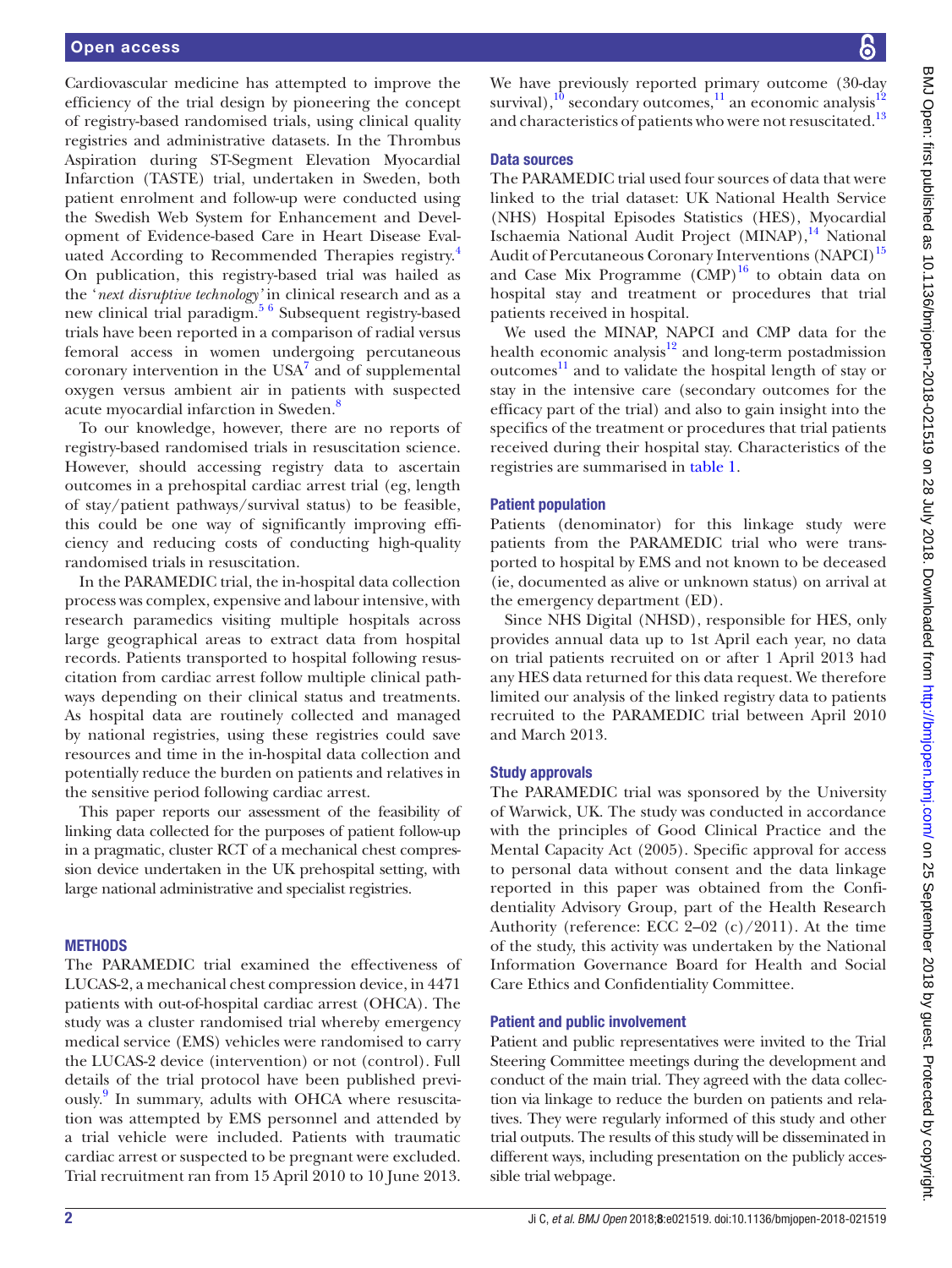<span id="page-2-0"></span>

| <b>Registry/dataset Source</b>                                               |                                                                          | <b>Description</b>                                                                                                                                                                                                                                                                          | <b>Participation and</b><br>case ascertainment*<br>during the trial period |
|------------------------------------------------------------------------------|--------------------------------------------------------------------------|---------------------------------------------------------------------------------------------------------------------------------------------------------------------------------------------------------------------------------------------------------------------------------------------|----------------------------------------------------------------------------|
| Paramedic trial                                                              | Unit                                                                     | Warwick Clinical Trials Trial patient cohort that survived admission to a hospital.                                                                                                                                                                                                         | N/A                                                                        |
| Hospital Episode<br><b>Statistics</b>                                        | <b>NHS Digital</b>                                                       | Collection of information on all NHS hospital inpatients,<br>accident and emergency, critical care and outpatients that<br>enables healthcare providers to be paid according to their<br>levels of activity.                                                                                | All hospitals.<br>Case ascertainment<br>100%.                              |
| Case Mix<br>Programme                                                        | <b>Intensive Care</b><br>National Audit and<br><b>Research Centre</b>    | Audit of patient outcomes from all adult, general critical<br>care units in England, Wales and Northern Ireland. Other<br>specialist units, including neurosciences, cardiac and high<br>dependency units, also participate.                                                                | Over 90% of critical<br>care units.<br>Case ascertainment<br>not reported. |
| Myocardial<br>Ischaemia<br><b>National Audit</b><br>Project                  | National Institute<br>for Cardiovascular<br>Outcomes Research<br>(NICOR) | National audit of patients with acute coronary syndrome<br>admitted to all hospitals in England, Wales and Northern<br>Ireland. Data are collected prospectively at each hospital<br>by secure electronic system, electronically encrypted and<br>transferred online to a central database. | All hospitals.<br>Case ascertainment<br>not reported.                      |
| <b>National Audit</b><br>of Percutaneous<br>Coronary<br><b>Interventions</b> | <b>NICOR</b>                                                             | National audit of all percutaneous coronary<br>intervention (PCI) procedures from NHS and non-NHS<br>hospitals in the UK.                                                                                                                                                                   | All hospitals.<br>Case ascertainment<br>97%.                               |

\*Case ascertainment – rate (eg, %) of eligible cases included in a registry/database.

Characteristics of registries, participation and case ascertainment

NHS, National Health Service.

#### Data linkage procedure

Data access applications were submitted to national administrative and disease registries between 2012 and 2014 to request patient case mix and clinical variables (online [supplementary table 1](https://dx.doi.org/10.1136/bmjopen-2018-021519)). The following patient identifiers were sent to the NHSD, Intensive Care National Audit and Research Centre (ICNARC) and National Institute for Cardiovascular Outcomes Research (NICOR) to identify their clinical records: trial number, cardiac arrest date, ambulance service case number, 999 call time, hospital name, hospital arrival time, hospital handover time, patient name, NHS number, home address and postcode. The trial data were linked to the two NICOR datasets (MINAP and NAPCI) on two separate occasions by a different member of NICOR staff, which reassuringly generated the same results. Extracted anonymous data were encrypted and sent back to the trial team between June 2014 and June 2015.

Linked data may contain multiple, non-event-related hospital records within the requested linkage period. We first used patient cardiac arrest (trial event) date to identify the records with exactly matched admission/visit date in the respective data sources. However, event and admission dates could be different due to potential data definition discrepancies. For instance, a trial event could occur before midnight, and the patient was admitted to hospital after midnight. Therefore, we relaxed the date match criterion to a 5-day range (date of cardiac arrest with ±2 days). A matched record was redefined as if the admission/visit date falls in the range. We considered the range would be sufficiently large to mitigate against

any date discrepancies in different sources and also be reasonably small to reduce the chance of mismatch in the case of early readmission. Where multiple records could be matched to a single trial event in the same routine dataset, separate rules were used to extract the retrieved information: (1) where a patient had multiple episodes in HES, only the one with recorded death or discharge date was retained. If a patient had not been discharged from hospital, the episode with latest ward admission date was used. (2) Where multiple admissions to intensive care unit (ICU) were recorded in CMP, only the first ICU admission was linked to a trial event. (3) Since the MINAP dataset provided to us by NICOR only contained year and month of admission, only the earliest admission was used. (4) Only the first procedure was included for the linkage to the NAPCI registry data, since patients can have more than one interventional procedure (and thus another record) during the index admission.

#### Data linkage rate

For HES data, we developed the linkage and match rate for linked and matched (or correctly linked) cases as follows:

HES linkage rate

|  | N of patients with linked HES inpatient,<br>Critical care or A&E data |  |  |
|--|-----------------------------------------------------------------------|--|--|
|  |                                                                       |  |  |

N of patients not known to be deceased at ED HES match rate

= N of patients with matched (correctly linked) HES inpatient, Critical care or A&E data

N of patients not known to be deceased at ED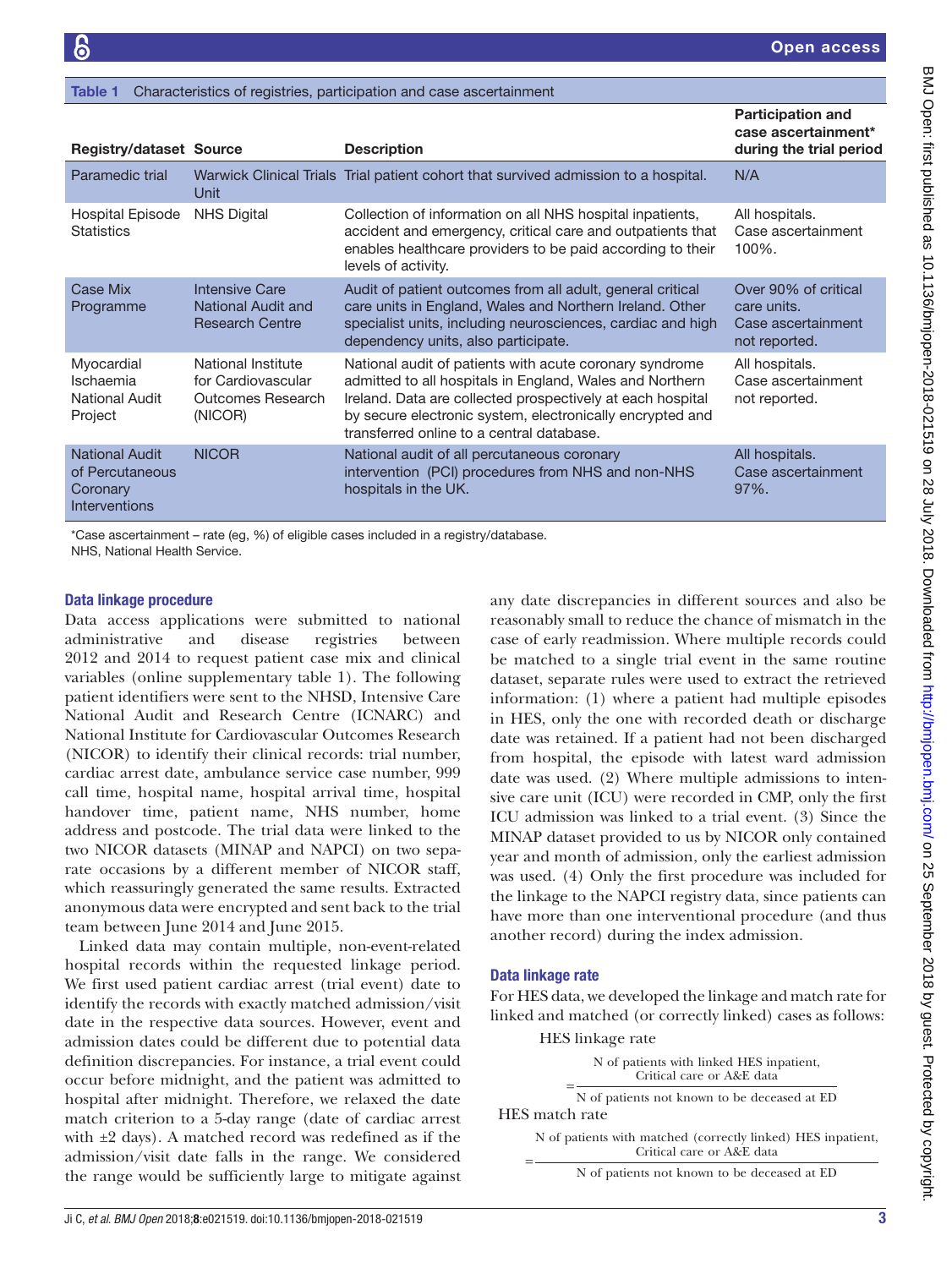#### N of patients not known to be deceased at ED

Similar equations were used to determine the rates for each of the datasets, that is, MINAP, NAPCI and CMP. As we were not able to confirm which patient should actually be collected in these datasets, we employed same denominator used in the above equations.

#### Data linkage quality

Match rank is an indicator used in HES to show the confidence of match: 1 suggests the best match and 8 suggests the worst. Levels 1–3 appear to be of high quality as cases are matched based on a combination of unique NHS number and data of date of birth, sex and home postcode. The quality of linkage in matched HES was therefore summarised on the basis of percentage of levels 1–3.

#### Data representativeness

Data representativeness was assessed in two comparisons. The first comparison intended to assess whether the patients with correctly linked (ie, matched) HES data could be representative of the trial population. It was carried out in patients with and without matched HES Inpatient, Critical Care or A&E data (comparison 1). The second comparison intended to assess the difference between two critical care data sources. We were not able to compare data from these two sources directly as some patient care data were collected in both databases. Hence, we split the patients by their linked data sources and made the comparison between patients with HES Critical Care only, with CMP data only and with both HES Critical Care and CMP data (comparison 2).

For both comparisons, we compared patient and event characteristics between the datasets. Continuous variables were compared using Mann-Whitney U test in comparison 1 and Kruskal-Wallis test in comparison 2. Categorical variables were compared using the  $\chi^2$  test. A two-sided p value <0.05 was considered statistically significant. All analyses were conducted in SAS V.9.3 (SAS Institute, Cary, North Carolina, USA).

#### Data security and destruction

We followed the Warwick Clinical Trials Unit Standard Operating Procedures for data storage, transfer and data sharing. The data were retained and destroyed in accordance with relevant regulations and the University of Warwick's Data Sharing Agreements.

#### **RESULTS**

In the PARAMEDIC trial, 2695 patients were transported to hospital and not known to be deceased at ED. Of these, 2398 (89.0%) were recruited between April 2010 and March 2013 and were therefore included in this study (referred to as 'linkage patients'). The data requests to NHSD, ICNARC and NICOR retrieved different numbers of patient clinical records.

#### Summary of the linkage

The flow chart of the linkage to HES is shown in [figure](#page-4-0) 1. The linkage patients were grouped into ICU admitted (patients with matched HES Critical Care data) and not admitted (patients with other matched HES data). Meanwhile, patients with matched CMP data were also summarised in the flow chart. This presented a comparison between CMP and HES Critical Care. Three hundred and three patients were matched in both CMP and HES Critical Care. Overall, the linkage to HES data achieved a match rate of 86.7% (2079 of 2398) with allowed variation in dates (date of cardiac arrest with  $\pm 2$  days), slightly improved from the use of exact date match approach  $(84.1\%)$ .

Linkage quality was high in matched cases: levels 1–3 accounted for 97.9%. In unmatched cases, 91.5% (292 of 319) had no linked HES data, and the rest, while linked with non-trial even related data, had a good match rank  $(≤3)$ .

The summary of linkage and match rate in each dataset are shown in [table](#page-4-1) 2. All datasets contained multiple linked records, indicating some patients had been linked to multiple admissions with possible multiple episodes. Among the 2398 linkage patients, individual match rate varied depending on the hospitalisation stage and received treatments. HES A&E had the highest individual match rate (80.4%). In the patients admitted to ICU, CMP provided 53 more matched patients with a lower proportion of unmatched data in linked patients compared with HES Critical Care.

A summary of retrieved information for each linked dataset as well as the degree of data missingness for each field is available in the online supplementary materials. In online [supplementary table 2](https://dx.doi.org/10.1136/bmjopen-2018-021519), the trial patients that had not been matched to the HES records were similar to those that with matched records in age (mean age 71.8 and 73.6, respectively), male (67.4% and 63.3%, respectively, were male). They were also similar between groups in initial cardiac arrest aetiology where most were of cardiac origin (85.3% and 85.9%, respectively) and in initial rhythm (shockable rhythm; 31.0% and 31.3%). Patients with unmatched data were more likely to have had a cardiac arrest in a public place (27.9%) compared with of those with matched records (16%), witnessed by bystander (53.3% vs 46.3%) and had longer EMS response time (7.2 min vs 6.1min). Online [supplemen](https://dx.doi.org/10.1136/bmjopen-2018-021519)[tary table 3](https://dx.doi.org/10.1136/bmjopen-2018-021519) illustrates the comparison of demographic and event characteristics of patients with matched HES Critical Care and CMP data. Characteristics were similar in all three groups, except for a significant difference in the EMS response time.

#### **DISCUSSION**

This study aimed to demonstrate the feasibility of collecting trial outcome data during patient follow-up in a prehospital cardiac arrest trial via linkage to national registries. We achieved an overall match rate of 86.7% in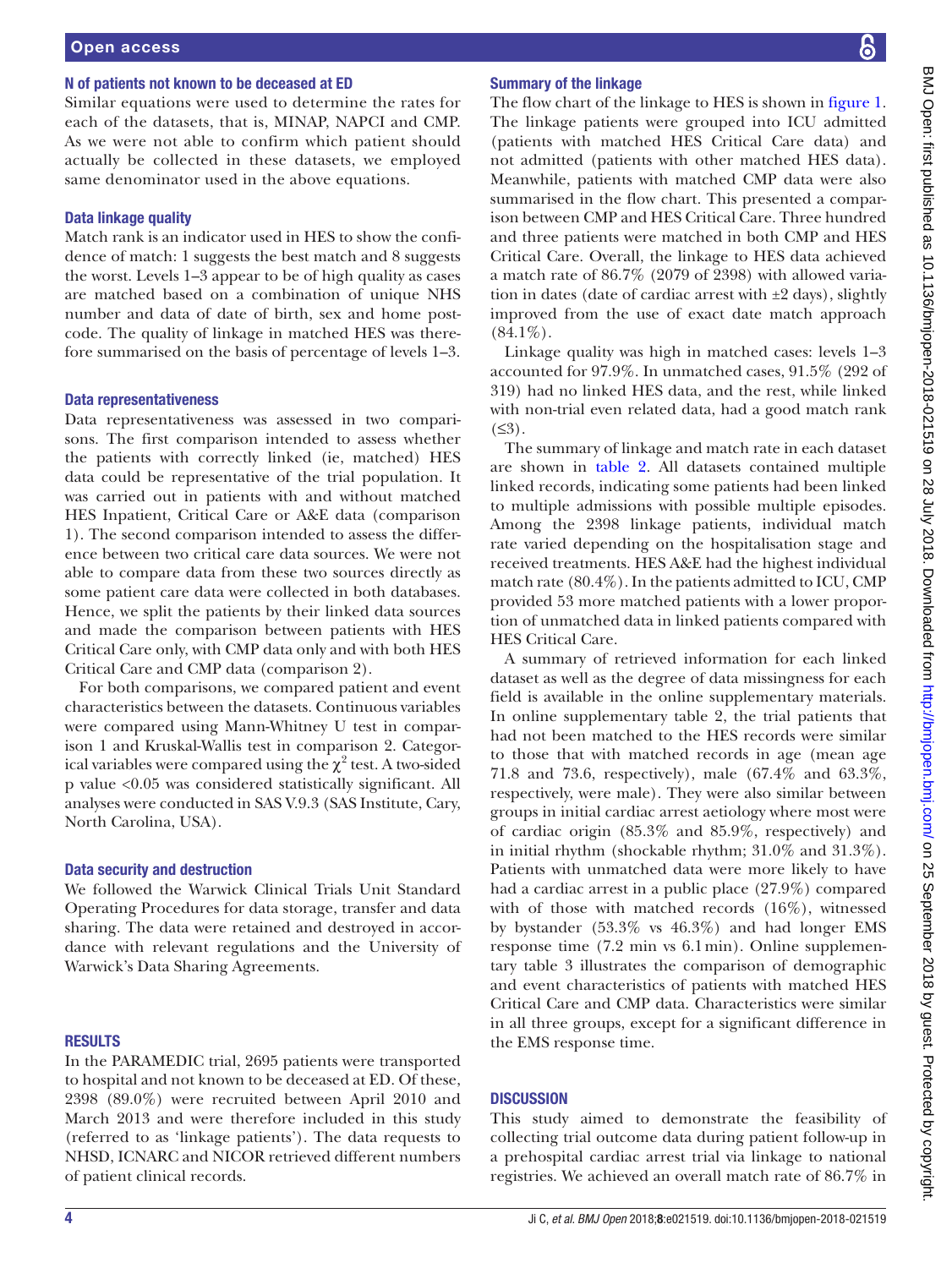



<span id="page-4-0"></span>Figure 1 Linkage match rate and flowchart of patients retrieving HES or CMP data. A&E, accident and emergency; CMP, Case Mix Programme; ED, emergency department; HES, Hospital Episodes Statistics; ICNARC, Intensive Care National Audit and Research Centre; ICU, intensive care unit.

2398 patients using HES data. The data linkage provided important administrative and additional clinical data that allowed extended analyses of the intervention effect and provided more details of patient journey in the trial. We also evaluated the representativeness of retrieved HES and CMP data by comparing patient and trial event

characteristics. No substantial difference was found in patients with and without matched HES Inpatient, Critical Care or A&E data, as well as in patients with matched HES Critical Care only, CMP only and both datasets.

This was the first study evaluating the supplement of routinely collected administrative data in a cardiac arrest

<span id="page-4-1"></span>

| Summary of linked PARAMEDIC trial patients to the respective registry databases<br>Table 2 |                          |                          |                                                                |                        |  |  |  |
|--------------------------------------------------------------------------------------------|--------------------------|--------------------------|----------------------------------------------------------------|------------------------|--|--|--|
| Data source                                                                                | <b>Dataset</b>           | Number of linked records | Number of linked patients Number of matched<br>(linkage rate)* | patients (match rate)* |  |  |  |
| <b>NHSD</b>                                                                                | <b>HES</b> Inpatient     | 12875                    | 1617 (67.4)                                                    | 771 (32.2)             |  |  |  |
|                                                                                            | <b>HES Critical Care</b> | 545                      | 433(18.1)                                                      | 354 (14.8)             |  |  |  |
|                                                                                            | <b>HES A&amp;E</b>       | 6434                     | 2186 (91.2)                                                    | 1927 (80.4)            |  |  |  |
|                                                                                            | Overall                  | 19854                    | 2277 (95.0)                                                    | 2079 (86.7)            |  |  |  |
| <b>ICNARC</b>                                                                              | <b>CMP</b>               | 435                      | 410 (17.1)                                                     | 407 (17.0)             |  |  |  |
| <b>NCAP</b>                                                                                | <b>MINAP</b>             | 244                      | 218(9.1)                                                       | 182(7.6)               |  |  |  |
|                                                                                            | <b>PCI</b>               | 153                      | 128(5.3)                                                       | 101(4.2)               |  |  |  |

\*Percentage is calculated using the number in the column divided by 2398 linkage patients.

A&E, accident and emergency; CMP, Case Mix Programme; HES, Hospital Episodes Statistics; ICNARC, Intensive Care National Audit and Research Centre; NCAP,National Cardiac Audit Programme; MINAP, Myocardial Ischaemia National Audit Project; NHS, National Health Service; PCI, Percutaneous Coronary Intervention; NHSD, NHS Digital.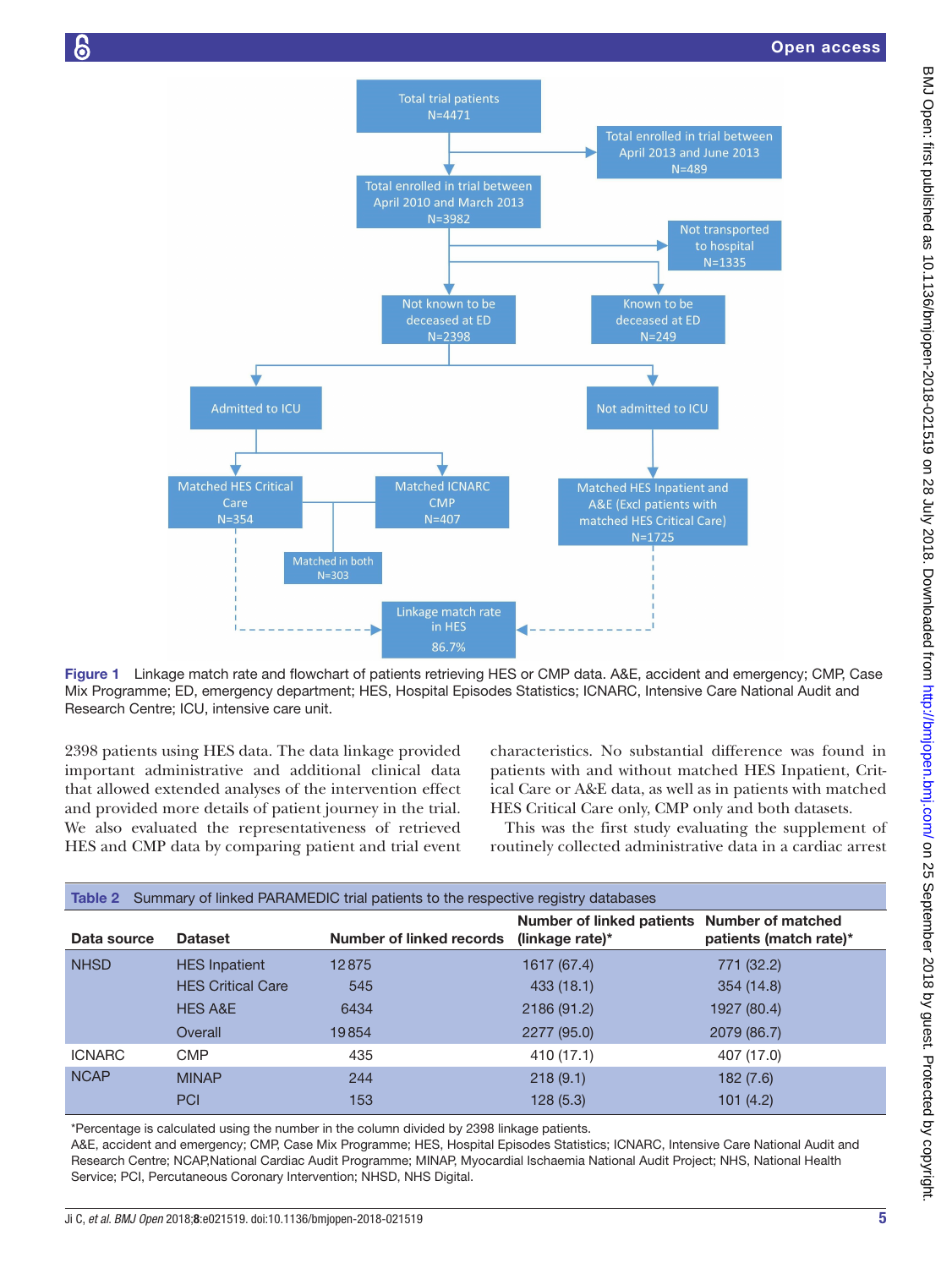trial in the UK. Our match rate was in line with observational studies linking EMS data to hospital records $17-20$ and data validation studies. $^{21}$  $^{21}$  $^{21}$  Our experience suggests it is feasible to obtain relevant data from administrative databases in a cardiac arrest trial. In addition to the high match rate reported in this paper, the matched data are deemed to be sufficiently representative of the trial population. The comparison between patients with and without matched HES showed low level of imbalance of event characteristics. We have found similar results in the matched ICU data.

The unmatched cases were likely to be associated with missing or inaccurate data. Data quality could be at increased risk due to the challenging circumstances of cardiac arrest and complexity of patient handling following hospital arrival. In addition, routine data in the chosen registries are not systematically adjudicated. Lack of clinical engagement may compromise the case ascertainment and data quality, $^{22}$  leading to suboptimal linkage. NHSD employs deterministic and probabilistic methods in the data linkage. The latter calculates probability weight based on combinations of linkage variables and determines linkage based on a cut-off threshold. Although this method largely improves the linkage, it could incorrectly link record pairs and miss valid ones, undermining the reliability of linkage.

Linkage to individual routine datasets resulted in variable match rates. HES A&E generated the highest rate of 80.4% as most patients were taken by EMS to ED for assessment before being admitted to specialist hospital units. Other rates reflected the proportion of specific groups of patients in the linkage. The CMP, MINAP and NAPCI registries are focused on selected patients with a specific diagnosis and/or requiring specialist care, reflected in strict inclusion and exclusion criteria; for example, MINAP comprises data on patients with suspected and/ or confirmed acute coronary syndrome, NAPCI on interventional cardiology, while CMP registry collects data on patients admitted to critical care/ICUs within any given hospital. In this study, MINAP and NAPCI generated 9.1% and 5.3%, respectively. Patients who die in the ED are less likely to be recorded on MINAP, and only those patients receiving interventional cardiology are recorded in NAPCI.

Use of routine data has the potential to reduce the costs of conducting trials. The cost of the TASTE trial was reported as US\$300 000, or approximately \$50 per patient,  $\frac{4}{3}$  $\frac{4}{3}$  $\frac{4}{3}$  2% of the cost of a traditional randomised trial, but differs from the PARAMEDIC trial in that we did not use registry data to identify and recruit patients in the challenging and time-pressured setting of OHCA. In the West of Scotland Coronary Prevention trial, data linkage reduced costs of long-term follow-up to less than  $1\%$  of trial budget.<sup>23</sup> However, the time cost of linkage could be unrealistic for some trials. Linkage for the PARAMEDIC trial took up to 3 years from application to the trial team obtaining the data. It has been suggested that NHSD, which performed the linkage to

HES for our study, was overwhelmed with data linkage applications.[24](#page-7-3) This may limit the usefulness of administrative data in trials with funder-imposed deadlines for completion. Limitations Our study had several limitations. The matching reliability was suboptimal due to relaxed matching criteria (using range of event date), matching methods and potential issues of data quality and completeness, common to administrative data. Bohensky *et al*<sup>[25](#page-7-4)</sup> conducted an evidence synthesis of data linkage studies and identified factors such as suboptimal or incomplete linkage leading to systematic bias. They considered the participant or population characteristics that can influence the validity and completeness of data linkage and may in turn lead to systematic bias in reporting. They reported variation in quality of data linkage across geographical/hospital sites, which could be due to high staff turnover or not sufficient resources allocated to the data collection and/or coding. We have not considered such variations in this study, but

overall match quality was high in the matched cases. Second, routine data were not fully available for all patients transported to hospital. Some patients were not included in the linkage as their data were not available in HES at the time of our data application. Although no substantial bias was shown, the generalisability of results could be limited. Several data fields were incomplete; for example, MINAP captures most ST elevation myocardial infarction (STEMI) cases, but data for non-STEMI are less complete. We also cannot confirm how many patients required specialist care and should be included in non-HES datasets. Therefore, we were unable to assess and report the impact of unmatched cases in in the linkage to these registries.

Third, we used the first matched admission without considering repeated or later admissions. We were therefore unlikely to fully describe patients' hospital pathway based on matched information.

Fourth, our focus for the present study was on assessing the feasibility of using administrative data for purposes of follow-up. We did not assess the utility of administrative data to facilitate recruitment of trial patients since this was considered unrealistic in the clinical context of cardiac arrest.

Fifth, we did not assess the financial cost of manual data collection at hospitals to compare with the cost of the use of registries in the trial linkage.

#### Recommendations

Based on our experience, we made the following recommendations to improve the use of data linkage in trials:

1. When planning a trial using linkage to administrative registries, careful planning is required to assess availability of the required data. Linkage to routine data in different jurisdictions or multiple registries requires separate applications for data release and may be subject to data availability.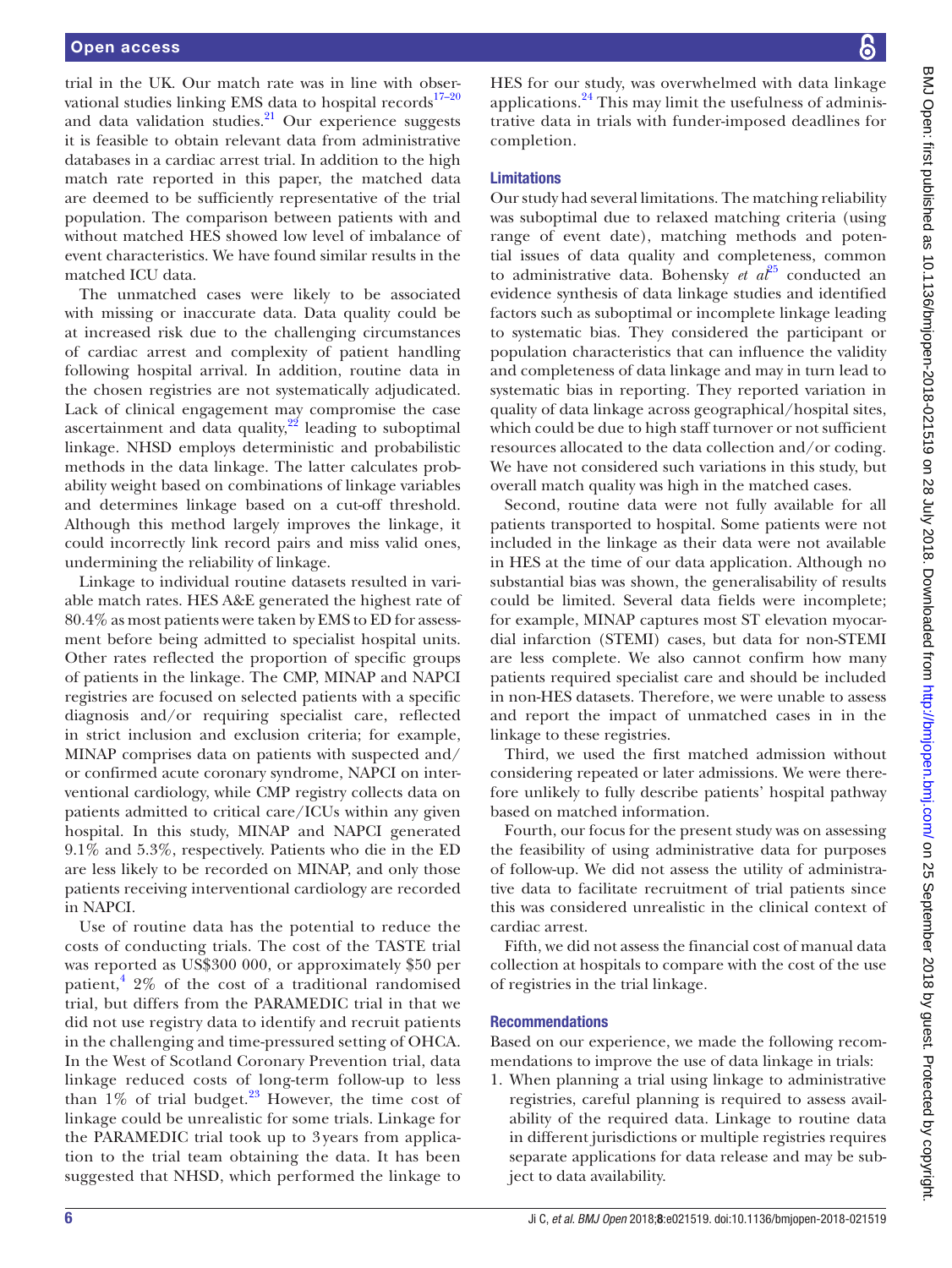- 2. Trialists need to be mindful of prolonged processes for regulatory approvals, data release and validation. These processes may extend beyond trial funding.
- 3. Data linkage is a lengthy often unpredictable process in the application stage, possibly due to the restricted capacity of registries funded primarily to assess quality of care. Most registries in the NHS are funded as national audits and do not have sufficient resources for the timely processing of data sharing requests.
- 4. The quality of routinely collected data in the national registries may be inferior to that collected using traditional trial processes. Registry data are collected in high volume with limited resources, and the validation process is unlikely to be as robust as in trials that are better resourced. Moreover, collected variables in registries are reviewed periodically and may change to reflect advances in clinical practice, which can impact on data completeness. Therefore, we suggest that trialists use registry data as the main source of all in-hospital data points and active data collection by a study team as an auxiliary approach to collect data for the unmatched patients.
- 5. It is common for registries to charge a fee for data release, which should be costed in to trial budgets.

## **CONCLUSIONS**

This study shows that it is feasible to track patients from the prehospital setting through to hospital admission using routinely available administrative datasets with a moderate to high degree of success. This may improve the efficiency and reduce the costs for longer term follow-up in cardiac arrest trials.

#### Author affiliations

<sup>1</sup>Warwick Clinical Trials Unit, University of Warwick, Coventry, West Midlands, UK <sup>2</sup> Faculty of Health, Social Care & Education, Kingston University and St George's, University of London, London, UK

<sup>3</sup>NIHR Southampton Respiratory Biomedical Research Unit, University Hospital Southampton NHS Foundation Trust, Southampton, UK

4 South Central Ambulance Service NHS Foundation Trust, Otterbourne, UK

5 Welsh Ambulance Service NHS Trust, Cardiff, UK

<sup>6</sup> Heart of England NHS Foundation Trust, Birmingham, UK

<sup>7</sup> Cancer Research UK Clinical Trials Unit, University of Birmingham, Birmingham, UK

Acknowledgements This is a summary of independent research partly funded by the National Institute for Health Research's (NIHR) Health Technology Assessment Programme (Grant Reference Number HTA-07/37/69). GDP received support as an NIHR Senior Investigator. MS is supported as an NIHR Doctoral Research Fellow. We would like to thank the independent members of the Trial Steering Committee (Jon Nicholl, Helen Snooks, Fionna Moore, Alasdair Gray, Martyn Box, Father Neil Bayliss (PPR), and John Long (PPR)) and the Data Monitoring Committee (Marion Campbell, Jerry Nolan and Kathy Rowan). We acknowledge support from the OHCAO registry project that is funded by the British Heart Foundation and Resuscitation Council (UK).

Contributors CS, JH, SG and GDP led on the data linkage. CJ analysed data. CJ, TQ and LG drafted the manuscript with input from the coauthors; RL, CS, JH, CDD, HP, MAS, NR, SJB-M, SG and GDP reviewed the manuscript. All authors approved the final version.

Funding The PARAMEDIC project was funded by the National Institute for HealthResearch's Health Technology Assessment programme (Grant Reference Number HTA-07/37/69).

Disclaimer The views expressed are those of the author(s) and not necessarily those of the NHS, the NIHR and the Department of Health.

Competing interests GDP, RL, TQ, CDD and SG report grants from NIHR HTA Programme during the conduct of the study. The other authors declare no competing interests.

Patient consent Obtained.

Ethics approval The PARAMEDIC trial was approved by the Coventry Research Ethics Committee (reference 09/H1210/69).

Provenance and peer review Not commissioned; externally peer reviewed.

Data sharing statement No additional data are available.

Open access This is an open access article distributed in accordance with the Creative Commons Attribution 4.0 Unported (CC BY 4.0) license, which permits others to copy, redistribute, remix, transform and build upon this work for any purpose, provided the original work is properly cited, a link to the licence is given, and indication of whether changes were made. See: [https://creativecommons.org/](https://creativecommons.org/licenses/by/4.0/) [licenses/by/4.0/](https://creativecommons.org/licenses/by/4.0/).

## **REFERENCES**

- <span id="page-6-0"></span>1. Neumar RW, Shuster M, Callaway CW, *et al*. Part 1: Executive Summary: 2015 American Heart Association Guidelines Update for Cardiopulmonary Resuscitation and Emergency Cardiovascular Care. *[Circulation](http://dx.doi.org/10.1161/CIR.0000000000000252)* 2015;132(18 Suppl 2):S315–67.
- <span id="page-6-1"></span>2. Whitehead L, Perkins GD, Clarey A, *et al*. A systematic review of the outcomes reported in cardiac arrest clinical trials: the need for a core outcome set. *[Resuscitation](http://dx.doi.org/10.1016/j.resuscitation.2014.11.013)* 2015;88:150–7.
- <span id="page-6-2"></span>3. Lauer MS, Bonds D. Eliminating the "expensive" adjective for clinical trials. *[Am Heart J](http://dx.doi.org/10.1016/j.ahj.2013.12.003)* 2014;167:419–20.
- <span id="page-6-3"></span>4. Fröbert O, Lagerqvist B, Olivecrona GK, *et al*. Thrombus aspiration during ST-segment elevation myocardial infarction. *[N Engl J Med](http://dx.doi.org/10.1056/NEJMoa1308789)* 2013;369:1587–97.
- <span id="page-6-4"></span>5. James S, Rao SV, Granger CB. Registry-based randomized clinical trials--a new clinical trial paradigm. *[Nat Rev Cardiol](http://dx.doi.org/10.1038/nrcardio.2015.33)* 2015;12:312–6.
- 6. Lauer MS, D'Agostino RB. The randomized registry trial--the next disruptive technology in clinical research? *[N Engl J Med](http://dx.doi.org/10.1056/NEJMp1310102)* 2013;369:1579–81.
- <span id="page-6-5"></span>7. Rao SV, Hess CN, Barham B, *et al*. A registry-based randomized trial comparing radial and femoral approaches in women undergoing percutaneous coronary intervention: the SAFE-PCI for Women (Study of Access Site for Enhancement of PCI for Women) trial. *[JACC](http://dx.doi.org/10.1016/j.jcin.2014.04.007)  [Cardiovasc Interv](http://dx.doi.org/10.1016/j.jcin.2014.04.007)* 2014;7:857–67.
- <span id="page-6-6"></span>8. Hofmann R, James SK, Svensson L, *et al*. DETermination of the role of OXygen in suspected Acute Myocardial Infarction trial. *[Am Heart J](http://dx.doi.org/10.1016/j.ahj.2013.09.022)* 2014;167:322–8.
- <span id="page-6-7"></span>9. Perkins GD, Woollard M, Cooke MW, *et al*. Prehospital randomised assessment of a mechanical compression device in cardiac arrest (PaRAMeDIC) trial protocol. *[Scand J Trauma Resusc Emerg Med](http://dx.doi.org/10.1186/1757-7241-18-58)* 2010;18:58.
- <span id="page-6-8"></span>10. Perkins GD, Lall R, Quinn T, *et al*. Mechanical versus manual chest compression for out-of-hospital cardiac arrest (PARAMEDIC): a pragmatic, cluster randomised controlled trial. *[Lancet](http://dx.doi.org/10.1016/S0140-6736(14)61886-9)* 2015;385:947–55.
- <span id="page-6-9"></span>11. Ji C, Lall R, Quinn T, *et al*. Post-admission outcomes of participants in the PARAMEDIC trial: A cluster randomised trial of mechanical or manual chest compressions. *[Resuscitation](http://dx.doi.org/10.1016/j.resuscitation.2017.06.026)* 2017;118:82–8.
- <span id="page-6-10"></span>12. Marti J, Hulme C, Ferreira Z, *et al*. The cost-effectiveness of a mechanical compression device in out-of-hospital cardiac arrest. *[Resuscitation](http://dx.doi.org/10.1016/j.resuscitation.2017.04.036)* 2017;117:1–7.
- <span id="page-6-11"></span>13. Rajagopal S, Kaye CR, Lall R, *et al*. Characteristics of patients who are not resuscitated in out of hospital cardiac arrests and opportunities to improve community response to cardiac arrest. *[Resuscitation](http://dx.doi.org/10.1016/j.resuscitation.2016.09.014)* 2016;109:110–5.
- <span id="page-6-12"></span>14. Herrett E, Smeeth L, Walker L, *et al*. The Myocardial Ischaemia National Audit Project (MINAP). *[Heart](http://dx.doi.org/10.1136/hrt.2009.192328)* 2010;96:1264–7.
- <span id="page-6-13"></span>15. Ludman PF, de Belder MA, McLenachan JM, *et al*. The importance of audit to monitor applications of procedures and improve primary angioplasty results. *[EuroIntervention](http://dx.doi.org/10.4244/EIJV8SPA11)* 2012;8 Suppl P:P62–P70.
- <span id="page-6-14"></span>16. Harrison DA, Brady AR, Rowan K. Case mix, outcome and length of stay for admissions to adult, general critical care units in England, Wales and Northern Ireland: the Intensive Care National Audit & Research Centre Case Mix Programme Database. *[Crit Care](http://dx.doi.org/10.1186/cc2834)* 2004;8:R99–111.
- <span id="page-6-15"></span>17. Boyle MJ. The experience of linking Victorian emergency medical service trauma data. *[BMC Med Inform Decis Mak](http://dx.doi.org/10.1186/1472-6947-8-52)* 2008;8:52.